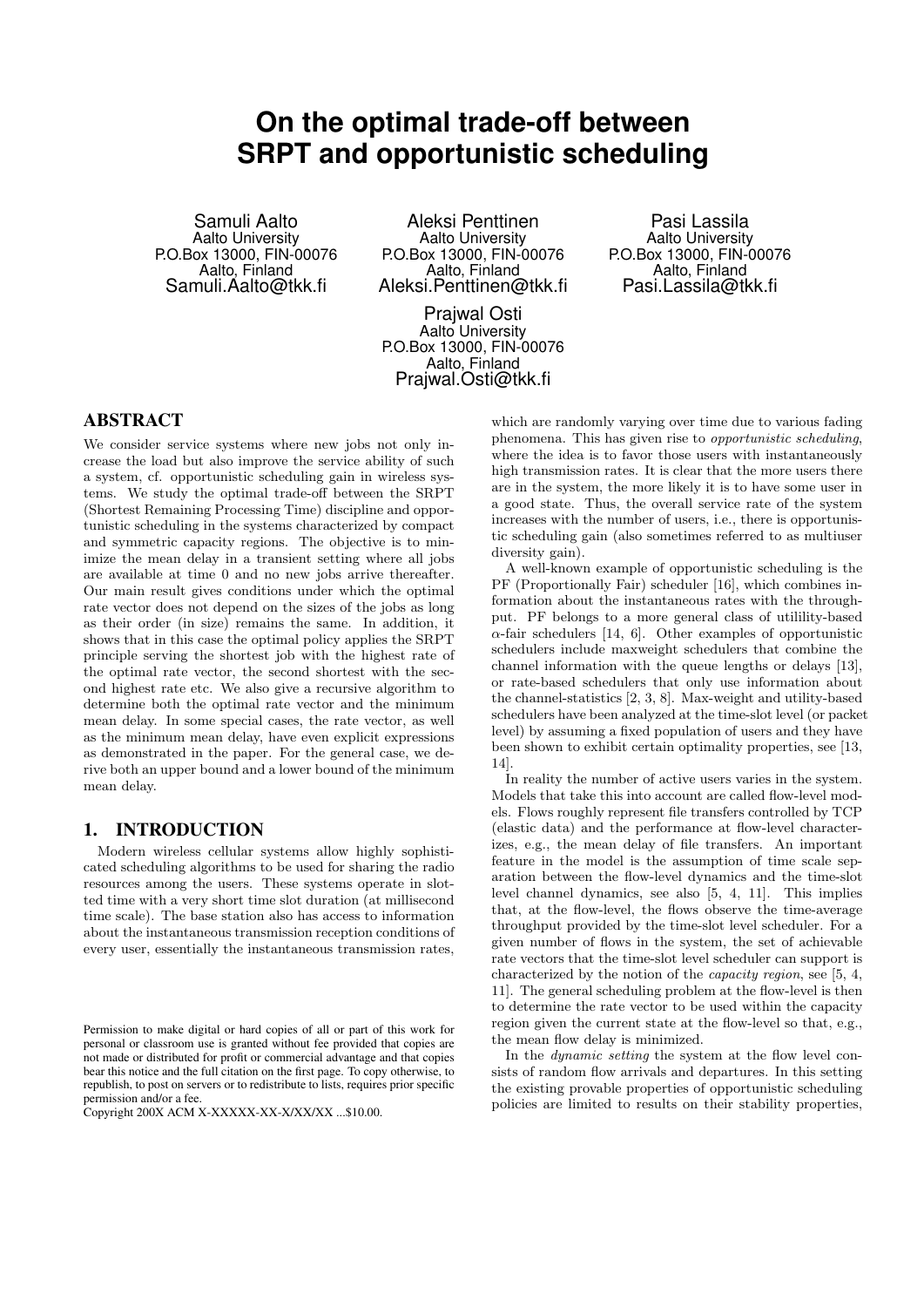see [5, 6, 4, 1]. Utility-based policies of the throughput have been shown to achieve the maximal stability region [6], while rate-based policies may suffer from instability [5, 1].

Size-based scheduling is known to be a good choice for the systems *without* any opportunistic gain. For example, for classical single-server queues, it is well-known that the SRPT (Shortest-Remaining-Processing-Time) discipline is optimal minimizing the mean delay [12]. The idea of SRPT is to minimize the delay by getting rid of flows as soon as possible. However, with fewer flows part of the opportunistic gain is lost. As a result, combining the advantages of size-based scheduling with opportunistic scheduling gain has proven very challenging. Results on the optimal policy to minimize the mean flow-level delay in the dynamic setting for the systems with opportunistic scheduling gain are not available, owing to the difficulty of the problem. Only some heuristic algorithms have been proposed and experimented with that try to combine opportunistic scheduling gain with size-based scheduling [7, 11].

All optimality results concerning the minimization of the mean flow-level delay under opportunistic scheduling gain are related to the *transient system*, where there are initially *n* flows with given sizes but no new arrivals. It has been shown that in this case the optimal scheduling problem can be formulated as a dynamic program [15]. However, the dynamic program does not allow to extract any structural properties of the optimal policy. The *only* structural optimality result (that we know) appeared recently in [11], where the authors show that when the capacity regions are nested polymatroids and the opportunistic gain  $\gamma_n$  is increasing and concave in the number *n* of flows, the optimal policy is an SRPT-type discipline such that the shortest flow is served with the highest possible rate  $\gamma_1$ , the second shortest with the second highest rate  $\gamma_2 - \gamma_1$ , etc. Importantly, the optimal rate vector does *not* depend on the sizes of the flows as long as their order (in size) remains the same. In their proof, the authors of [11] utilize the known optimality result of the SRPT-FM (SRPT-Fastest-Machine) discipline for the heterogeneous multiserver queues [9].

As in [15, 11], we consider the optimal scheduling problem under opportunistic scheduling gain in the transient setting. We focus on the situation, where the capacity regions are compact and symmetric (including, e.g., all nested polymatroids). From the wireless channel point of view, the symmetry assumption implies that the random variations at the time slot level experienced by the flows are statistically identical, see [5]. Our aim is to minimize the mean flow-level delay by determining the optimal trade-off between between SRPT and opportunistic scheduling.

Our main result gives conditions under which the optimal rate vector does not depend on the sizes of the flows as long as their order (in size) remains the same. In addition, it shows that in this case the optimal policy applies the SRPT principle serving the shortest flow with the highest rate of the optimal rate vector, the second shortest with the second highest rate etc. We also give a recursive algorithm to determine both the optimal rate vector and the minimum mean delay. In addition to the theoretic value, the presented approach provides a vast improvement over any general optimization method for numerical evaluation of the optimal scheduling problem. Since we specify the conditions for *any* family of compact and symmetric capacity regions, the result is also essentially more general than the result

given in [11] (concerning only nested polymatroids). In some special cases, the rate vector, as well as the minimum flow time, have even explicit expressions as demonstrated in the paper. In addition to the lower bound (i.e., an optimistic estimate) given already in [11], we derive an upper bound (i.e., a conservative estimate) of the minimum mean delay in the general case. Numerically, the upper bound seems to be closer to the optimum value.

The rest of the paper is organized as follows. The optimal scheduling problem is formulated and some important operating policies are introduced in Section 2. Section 3 includes the main theoretic results for compact and symmetric capacity regions. In Section 4, we demonstrate that the optimality result for nested polymatroids given in [11] is essentially a special case of our main result. Nested polymatroids are also used to determine an optimistic estimate for the minimum mean delay. Section 4 considers another family of polytopes for which the optimality result is a special case of our main result. These polytopes can be utilized to determine a conservative estimate for the minimum mean delay. In Section 6, we consider a parametric family of capacity regions (so-called  $\alpha$ -balls) for which the optimal rate vector and the minimum flow time have explicit expressions. We also work out some numerical examples for illustrative purposes. Section 7 concludes the paper and also discusses some future research directions.

# 2. PROBLEM FORMULATION

Consider a service system where the service capacity is adjustably depending on the current number of jobs.<sup>1</sup> More precisely said, when there are *k* jobs in the system (indexed with  $i = 1, \ldots, k$ , the operator (of the system) chooses a rate vector  $\mathbf{c} = (c_1, \ldots, c_k)$  from the capacity region  $\mathcal{C}_k \subset$  $\mathbb{R}^k_+$ . From that on, each job *i* is served with rate  $c_i$  until the number of jobs again changes, and a new rate vector is chosen. We assume that when choosing the rate vector the operator is aware of the (remaining) sizes of the jobs.

Assume now that, at time 0, there are *n* jobs in the system with sizes

$$
s_1 \geq \ldots \geq s_n.
$$

We consider the transient system so that we do not allow any further arrivals.

An *operating policy*  $\pi$  is defined by a sequence of vectors  $\mathbf{c}_k = (c_{k1}, \dots, c_{kk}) \in \mathcal{C}_k$  for all  $k = 1, \dots, n$ , where  $\mathbf{c}_k$  refers to the rate vector that the operator applies when there are *k* jobs in the system (called hereafter as *phase k*). It is assumed that when a job completes, the remaining  $k-1$ jobs are *re-indexed* in such a way that the remaining sizes *s<sup>k</sup>−*1*,i* again satisfy

$$
s_{k-1,1}\geq\ldots\geq s_{k-1,k-1}.
$$

Thus, in the next step, the longest job is served with rate  $c_{k-1,1}$ , the second longest with rate  $c_{k-1,2}$ , etc. Let  $\Pi_n$ denote the family of all operating policies,

$$
\Pi_n = \{ \pi = (\mathbf{c}_1, \dots, \mathbf{c}_n) : \mathbf{c}_k \in \mathcal{C}_k \text{ for all } k \}.
$$

Let then  $t_i^{\pi}$  denote the time when the job with original index *i* completes under policy  $\pi$ . As usual in scheduling

<sup>&</sup>lt;sup>1</sup>Since the concept job is often used in scheduling literature rather than flow, we will subsequently use the words job/flow interchangeably.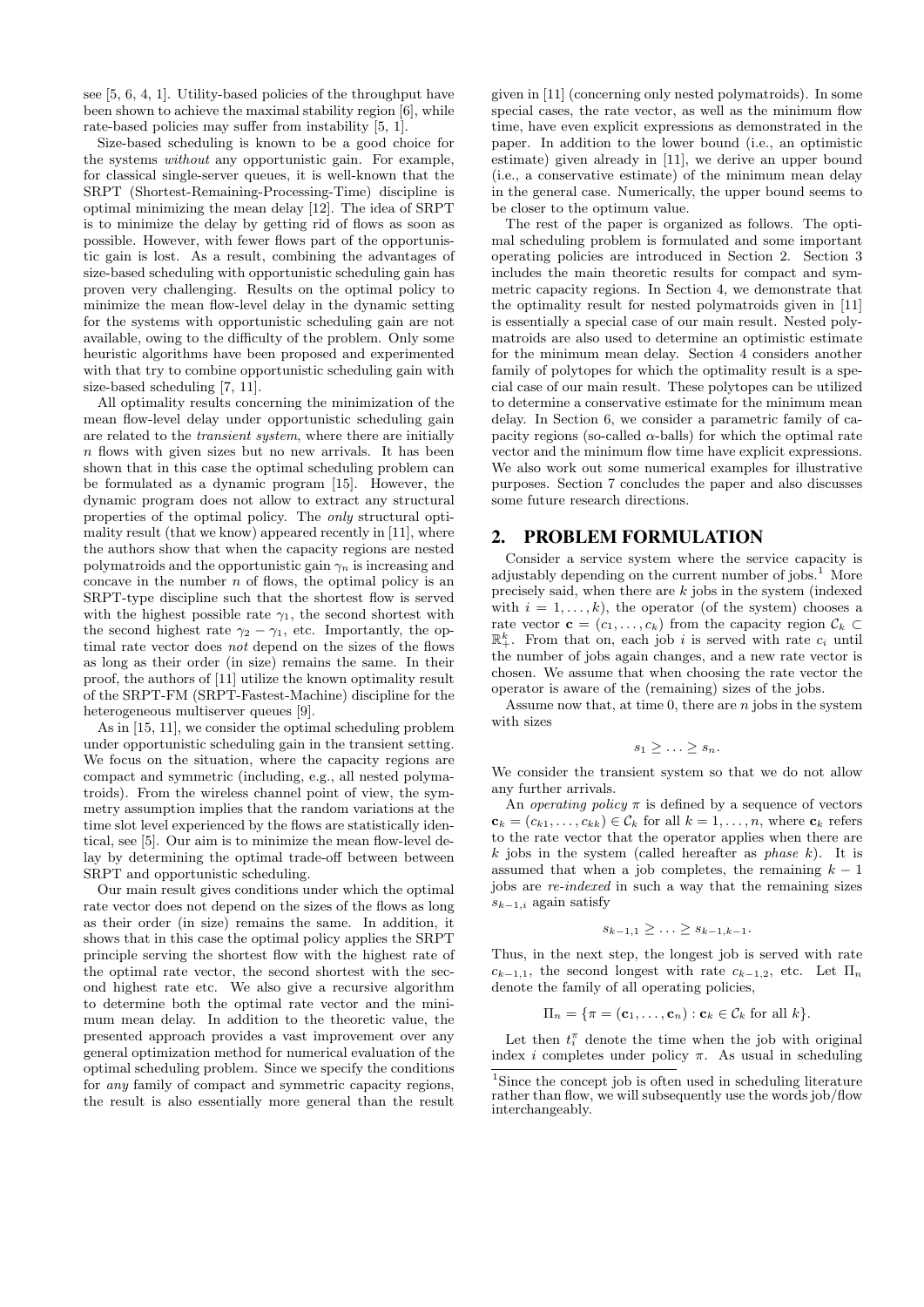literature, the *flow time*  $T^{\pi}$  (a.k.a. total completion time) is defined as

$$
T^{\pi} = \sum_{i=1}^{n} t_i^{\pi}.
$$

Note that the mean delay of a job is now given by  $T^{\pi}/n$ .

In this paper, we consider the scheduling problem in which the optimal operating policy minimizes the flow time (or the mean delay, as well). Let  $\pi^*$  denote such an optimal policy. Thus,

$$
T^{\pi^*} = \min_{\pi \in \Pi_n} T^{\pi},
$$

where the minimization is taken over all operating policies defined by the *n* fixed capacity regions  $C_1, \ldots, C_n$ .

Finally we define an important category of operating policies. Policy *π* belongs to the class of *SRPT-HPR policies* if the corresponding rate vectors  $(c_1, \ldots, c_n)$  satisfy the following condition, for all *k* and *j*,

$$
c_{k,j} \leq c_{k,j+1}.
$$

An example is given by the ordinary *SRPT* discipline that serves only the shortest job so that the rate vectors  $c_k$  take the form

$$
\mathbf{c}_k=(0,\ldots,0,\gamma_1),
$$

where  $\gamma_1 > 0$ . Another example is given by the *OPS* (Opportunistic Processor Sharing) discipline, which takes the most out of the opportunistic gain in a fair way and which has been used to model the behaviour of the PF scheduler at the flow level under certain circumstances, see [5, 11]. For the OPS discipline the rate vectors  $c_k$  are of form

$$
\mathbf{c}_k = (\frac{\gamma_k}{k}, \dots, \frac{\gamma_k}{k}),
$$

where  $\gamma_k$  is an increasing positive sequence referring to the opportunistic gain. An intermediate version of the two (extreme) policies, called *SRPT-OPS*, was introduced in [11]. For the SRPT-OPS discipline the rate vectors  $c_k$  read as

$$
\mathbf{c}_k = (0, \ldots, 0, \frac{\gamma_{j_k}}{j_k}, \ldots, \frac{\gamma_{j_k}}{j_k})
$$

with  $j_k$  non-zero elements, where  $\gamma_k$  is an increasing positive sequence referring to the opportunistic gain and  $j_k$  indicates the number of jobs (out of *k*) that share the service capacity available.

## 3. SYMMETRIC CAPACITY REGIONS

In this section we assume that the capacity regions  $\mathcal{C}_k$ have the following two properties for all  $k = 1, \ldots, n$ :

- (i)  $\mathcal{C}_k$  is compact region of  $\mathbb{R}^k_+$ , i.e.,  $\mathcal{C}_k$  is closed and bounded;
- (ii)  $\mathcal{C}_k$  is *symmetric*, i.e., if  $\mathbf{c} \in \mathcal{C}_k$ , then any permutation  $\tilde{\mathbf{c}}$  of its components also lies in  $\mathcal{C}_k$ .

If there is only one job,  $n = 1$ , then the optimal policy  $\pi^*$ is clearly defined by the maximal service capacity

$$
c_1^* = \max\{c \in C_1\},\
$$

the existence of which is guaranteed by the compactness property (i) above. We note that the optimal policy  $\pi^*$  is independent of the size *s*<sup>1</sup> of the job.

Now we consider the general case where there is any number of jobs,  $n \geq 1$ . An operating policy  $\pi$  is defined by a sequence of vectors  $\mathbf{c}_k = (c_{k1}, \ldots, c_{kk}) \in C_k$  for  $k = 1, \ldots, n$ . The flow time of *π* reads as

$$
T^{\pi} = \sum_{k=1}^{n} k T_k^{\pi},
$$

where  $T_k^{\pi}$  refers to the length of phase *k* for policy  $\pi$ .

Let  $g_1, \ldots, g_n$  be a sequence of functions with  $g_k(\mathbf{c}_k)$  defined on  $\mathcal{C}_k$  for all  $k, G_1^*, \ldots, G_n^*$  a sequence of positive real numbers, and  $\mathbf{c}_1^*, \ldots, \mathbf{c}_n^*$  a sequence of vectors with  $\mathbf{c}_k^* \in \mathcal{C}_k$ for all *k*. These sequences are defined recursively as follows:

$$
g_1(c_1) = \frac{1}{c_1},
$$
  
\n
$$
G_1^* = g_1(c_1^*) = \min_{c_1 \in C_1} g_1(c_1),
$$
  
\n
$$
g_k(\mathbf{c}_k) = \frac{1}{c_{kk}} \left( k - \sum_{j=1}^{k-1} c_{kj} G_j^* \right),
$$
  
\n
$$
G_k^* = g_k(\mathbf{c}_k^*) = \min_{\mathbf{c}_k \in C_k} g_k(\mathbf{c}_k), \quad k = 2, ..., n.
$$
\n(1)

Note that the existence of the minimum values  $G_k^*$  is guaranteed by the compactness of capacity regions  $\mathcal{C}_k$  (Property (i)). Note also that function  $g_k(c_k)$  do not depend on the sizes  $s_1, \ldots, s_n$  of the jobs.

PROPOSITION 1. If the capacity regions  $C_1, \ldots, C_n$  are such *that*

$$
G_1^* < \ldots < G_n^*,
$$

*then*  $c^*_{k,j+1} \geq c^*_{k,j}$  *for all*  $k = 2, \ldots, n$  *and*  $j = 1, \ldots, k - 1$ *.* 

PROOF. 1<sup>°</sup> Let  $k \in \{2, ..., n\}$  and  $j \in \{1, ..., k - 2\}$ . Suppose (contrary to our claim) that  $c^*_{k,j+1} < c^*_{k,j}$ . We will show below that this results in a conflict with our assumptions.

Let  $\tilde{\mathbf{c}}_k^*$  denote the modification of  $\mathbf{c}_k^*$  where the service rates  $c_{k,j}^*$  and  $c_{k,j+1}^*$  have changed their places,

$$
\tilde{\mathbf{c}}_k^* = (c_{k,1}^*, \ldots, c_{k,j-1}^*, c_{k,j+1}^*, c_{k,j}^*, c_{k,j+2}^*, \ldots, c_{k,k}^*).
$$

Note that  $\tilde{\mathbf{c}}_k^* \in \mathcal{C}_k$  since  $\mathcal{C}_k$  is symmetric (Property (ii)). Now

$$
g_k(\mathbf{c}_k^*) - g_k(\tilde{\mathbf{c}}_k^*)
$$
  
=  $G_j^* c_{k,j}^* + G_{j+1}^* c_{k,j+1}^* - G_j^* c_{k,j+1}^* - G_{j+1}^* c_{k,j}^*$   
=  $(G_j^* - G_{j+1}^*) c_{k,j}^* - (G_j^* - G_{j+1}^*) c_{k,j+1}^*$   
=  $(G_j^* - G_{j+1}^*) (c_{k,j}^* - c_{k,j+1}^*)$   
< 0,

which contradicts the definition of  $\mathbf{c}_k^*$  as the minimum point of function  $g_k(c_k)$ .

<sup>*o*</sup> Consider now the remaining case where  $k \in \{2, ..., n\}$ and  $j = k - 1$ . First we note that since

$$
G_{k-1}^* < G_k^* = g_k(\tilde{\mathbf{c}}_k^*) = \frac{1}{c_{kk}^*} \left( k - \sum_{j=1}^{k-1} G_j^* c_{kj}^* \right),
$$

we have

$$
c_{k,k}^* + c_{k,k-1}^* < 2a,
$$

where constant *a* is defined as follows:

$$
a = \frac{1}{2G_{k-1}^*} \left( k - \sum_{j=1}^{k-2} G_j^* c_{kj}^* \right).
$$

Suppose (again contrary to our claim) that  $c_{k,k}^* < c_{k,k-1}^*$ . We will show below that also this results in a conflict with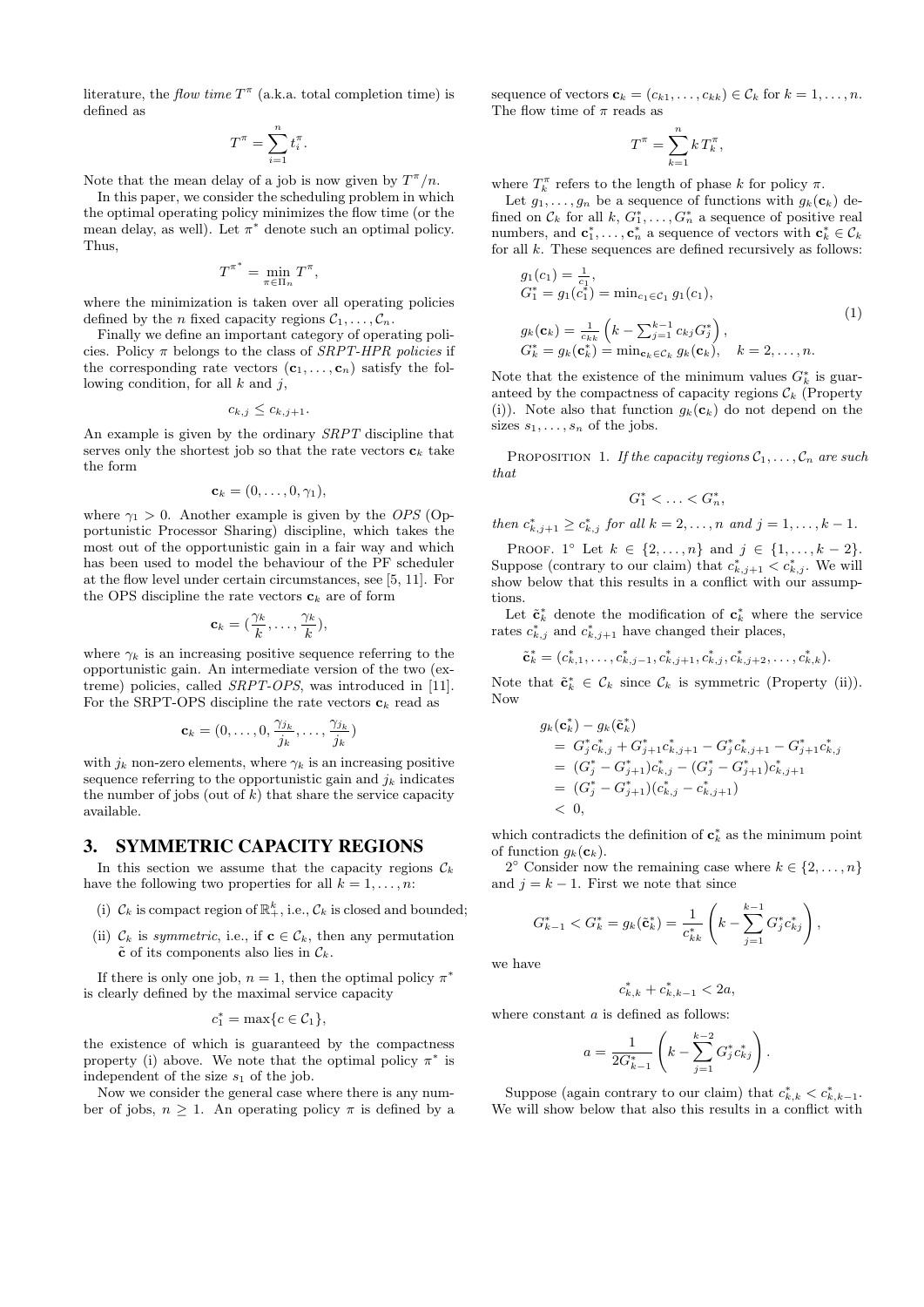our assumptions. Before that, we note that  $c_{k,k}^* < a$ , since  $c_{k,k}^* + c_{k,k-1}^* < 2a$  and  $c_{k,k}^* < c_{k,k-1}^*$ .

Let  $\tilde{\mathbf{c}}_k^*$  denote the modification of  $\mathbf{c}_k^*$  where the service rates  $c_{k,k-1}^*$  and  $c_{k,k}^*$  have changed their places,

$$
\tilde{\mathbf{c}}_k^* = (c_{k,1}^*, \ldots, c_{k,k-2}^*, c_{k,k}^*, c_{k,k-1}^*).
$$

Note that  $\tilde{\mathbf{c}}_k^* \in \mathcal{C}_k$  since  $\mathcal{C}_k$  is symmetric (Property (ii)). In addition, let an auxiliary function  $f(x)$  be defined on R as follows:

$$
f(x) = 2ax - x^2.
$$

2.1<sup>°</sup> Assume that  $c_{k,k}^* < c_{k,k-1}^* \le a$ . Since  $f(x)$  is strictly increasing for all  $x \leq a$ , we have

$$
f(c_{k,k}^*) < f(c_{k,k-1}^*)
$$
\n
$$
\Leftrightarrow 2ac_{k,k}^* - (c_{k,k}^*)^2 < 2ac_{k,k-1}^* - (c_{k,k-1}^*)^2
$$
\n
$$
\Leftrightarrow \frac{1}{c_{k,k-1}^*} \left(2 - \frac{c_{k,k}^*}{a}\right) < \frac{1}{c_{k,k}^*} \left(2 - \frac{c_{k,k-1}^*}{a}\right)
$$
\n
$$
\Leftrightarrow g_k(\tilde{\mathbf{c}}_k^*) < g(\mathbf{c}_k^*),
$$

which contradicts the definition of  $\mathbf{c}_k^*$  as the minimum point of function  $g(\mathbf{c}_k)$  in  $\mathcal{C}_k$ .

2.2<sup>°</sup> Assume now that  $c_{k,k}^* \le a < c_{k,k-1}^*$ . We will show that also in this case  $f(c_{k,k}^*) < f(c_{k,k-1}^*)$ , which leads to a contradiction as shown in 2.1<sup>°</sup>. Since  $c_{k,k}^* + c_{k,k-1}^* < 2a$  and  $c_{k,k-1}^* > a$ , we have  $c_{k,k}^* < 2a - c_{k,k-1}^* \leq a$ , implying that

$$
f(c_{k,k-1}^*) - f(c_{k,k}^*)
$$
  
>  $f(c_{k,k-1}^*) - f(2a - c_{k,k-1}^*)$   
=  $2ac_{k,k-1}^* - (c_{k,k-1}^*)^2 - 2a(2a - c_{k,k-1}^*) + (2a - c_{k,k-1}^*)^2$   
= 0,

which completes the proof.  $\square$ 

THEOREM 1. If the capacity regions  $C_1, \ldots, C_n$  are such *that*

$$
G_1^* < \ldots < G_n^*,
$$

*then the optimal operating policy is*  $\pi^* = (\mathbf{c}_1^*, \dots, \mathbf{c}_n^*)$  *for all sizes*  $s_1 \geq \ldots \geq s_n$ , where the optimal rate vectors  $\mathbf{c}_1^*$  are *defined recursively in (1). In this case, the minimum flow*  $time T^*$  *satisfies* 

$$
T^{\pi^*} = \sum_{k=1}^n s_k G_k^*.
$$

*In addition,*  $c_{k,j+1}^* \geq c_{k,j}^*$  *for all*  $k = 2, ..., n$  *and*  $j =$ 1*, . . . , k −* 1 *so that the optimal policy belongs to the SRPT-HPR category.*

PROOF. The result is proved by induction. For  $n = 1$ , the result is clearly true:

$$
T^{\pi^*} = \frac{s_1}{c_1^*} = \min_{c_1 \in C_1} \frac{s_1}{c_1} = \min_{\pi} T^{\pi}.
$$

In addition,  $G_1^* = \frac{1}{c_1^*}$  so that  $T^{\pi^*} = s_1 G_1^*$  as claimed.

Assume now that  $n \geq 2$  and the result is true for all values 1*, . . . , n −* 1. We will show that it is also true for value *n*.

It follows from the induction assumption that the optimal policy applies rate vectors  $\mathbf{c}_k^*$  for all  $k = 1, \ldots, n-1$ . Thus, for any policy  $\pi = (\mathbf{c}_1, \dots, \mathbf{c}_n) \in \Pi_n$ , the modified policy  $\tilde{\pi} = (\mathbf{c}_1^*, \dots, \mathbf{c}_{n-1}^*, \mathbf{c}_n) \in \Pi_n$  results in a smaller flow time so

that

$$
T^{\pi} \geq T^{\tilde{\pi}}
$$
  
\n
$$
= n T_n^{\tilde{\pi}} + \sum_{k=1}^{n-1} k T_k^{\tilde{\pi}}
$$
  
\n
$$
= n T_n^{\tilde{\pi}} + \sum_{k=1}^{n-1} \left( s_{i(k)} - T_n^{\tilde{\pi}} c_{n,i(k)} \right) G_k^*
$$
  
\n
$$
= n \frac{s_{i(n)}}{c_{n,i(n)}} + \sum_{k=1}^{n-1} \left( s_{i(k)} - \frac{s_{i(n)}}{c_{n,i(n)}} c_{n,i(k)} \right) G_k^*
$$
  
\n
$$
= \frac{s_{i(n)}}{c_{n,i(n)}} \left( n - \sum_{k=1}^{n-1} c_{n,i(k)} G_k^* \right) + \sum_{k=1}^{n-1} s_{i(k)} G_k^*
$$
  
\n
$$
= s_{i(n)} g((c_{n,i(1)}, \dots, c_{n,i(n)})) + \sum_{k=1}^{n-1} s_{i(k)} G_k^*,
$$

where  $i(k)$  refers to the original index of the job that completes at the end of phase *k* under policy  $\tilde{\pi}$ . Note that  $(c_{n,i(1)}, \ldots, c_{n,i(n)}) \in \mathcal{C}_n$ , since  $\mathbf{c}_n = (c_{n1}, \ldots, c_{nn}) \in \mathcal{C}_n$  and  $\mathcal{C}_n$  is symmetric (Property (ii)). Thus,

$$
g((c_{n,i(1)},\ldots,c_{n,i(n)}))\geq G_n^*
$$

implying that

$$
T^{\pi} \ge \sum_{k=1}^{n} s_{i(k)} G_k^* \ge \sum_{k=1}^{n} s_k G_k^*,
$$

where the latter inequality follows from the facts that  $s_1 \geq$  $\ldots s_n$  and  $G_1^* < \ldots < G_n^*$ .

Consider then policy  $\pi^* = (\mathbf{c}_n^*, \dots, \mathbf{c}_1^*)$  and let  $i^*(k)$  denote the original index of the job that completes at the end of phase  $k$  under this policy  $\pi^*$ . It follows from Proposition 1 that  $i^*(k) = k$  for all *k*. Thus,

$$
T^{\pi^*} = n T_n^{\pi^*} + \sum_{k=1}^{n-1} k T_k^{\pi^*}
$$
  
\n
$$
= n \frac{s_n}{c_{nn}^*} + \sum_{k=1}^{n-1} \left( s_k - \frac{s_n}{c_{nn}^*} c_{nk}^* \right) G_k^*
$$
  
\n
$$
= \frac{s_n}{c_{nn}^*} \left( n - \sum_{k=1}^{n-1} c_{nk}^* G_k^* \right) + \sum_{k=1}^{n-1} s_k G_k^*
$$
  
\n
$$
= s_n g(\mathbf{c}_n^*) + \sum_{k=1}^{n-1} s_k G_k^*
$$
  
\n
$$
= \sum_{k=1}^n s_k G_k^*
$$

so that  $T^{\pi} \geq T^{\pi^*}$  for any  $\pi \in \Pi_n$ .

We would emphasize that all the results in this section are achieved with very general assumptions. Unlike in [11], no convexity nor coordinate-convexity is required from the capacity regions. It is only assumed that the capacity regions are compact and symmetric.

The capacity regions do not even need to be nested. An easy example can be found for  $n = 2$ . If  $C_1 = [0, 1]$  and  $\mathcal{C}_2 \in \subset \mathbb{R}_2^k$  is a compact and symmetric region such that  $c_{21} + c_{22} < 2$ , then  $G_1^* = 1$  and

$$
G_2^* = \frac{1}{c_{22}^*} (2 - c_{21}^*) > 1 = G_1^*
$$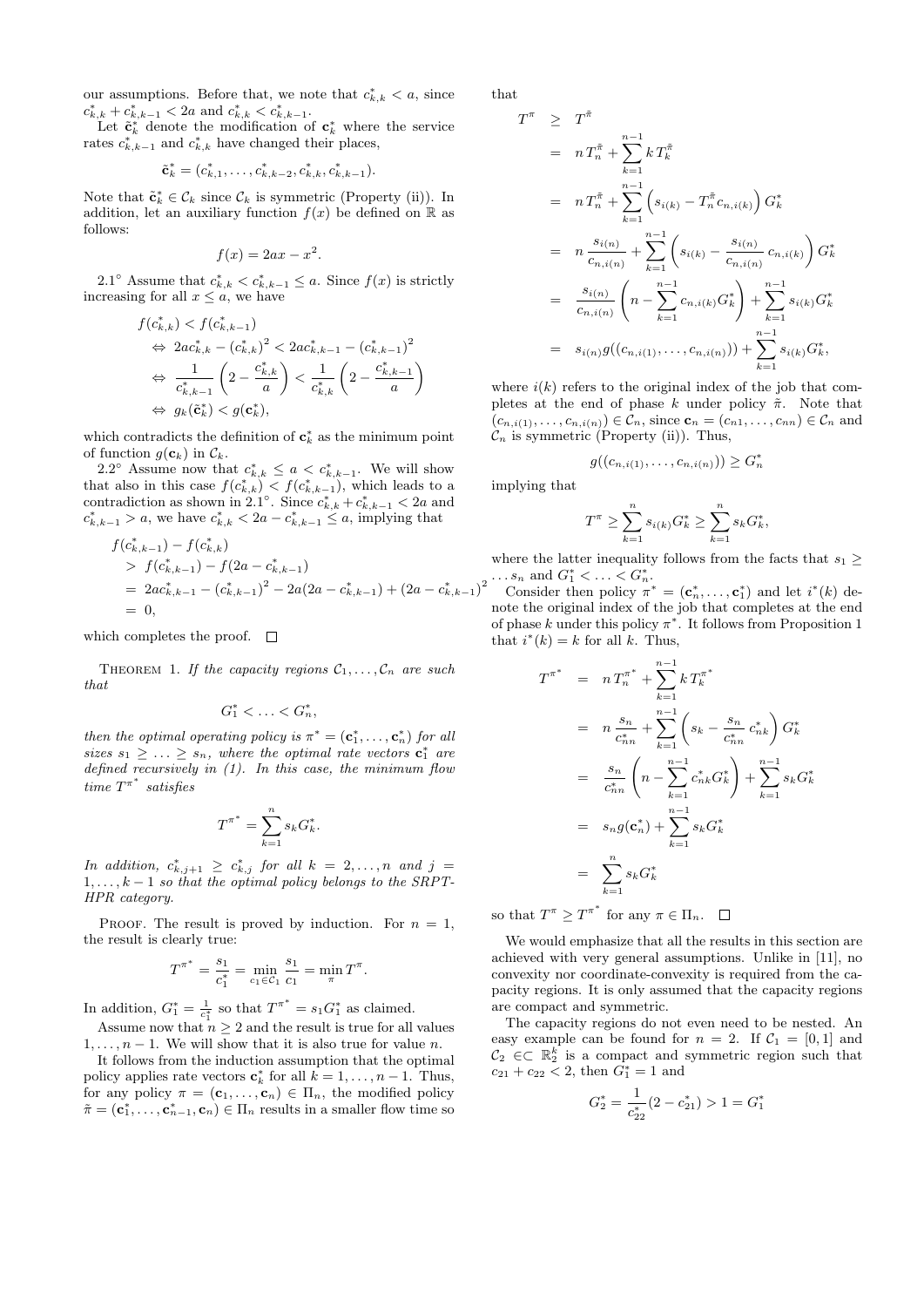so that Theorem 1 can be applied to determine the optimal policy.

Note also that (1) gives a recursive algorithm to determine both the optimal rate vector and the minimum mean delay. The proposed approach vastly facilitates the numerical evaluation of the optimal scheduling problem for any family of capacity regions that meet the presented conditions. The general optimization problem is difficult: (i) The number of possible service orders becomes quickly overwhelming when the number of flows increases, (ii) optimization on a high-dimensional capacity set may be computationally tedious, e.g., when the capacity region is a solution space of some packet level scheduling problem, and (iii) the problem needs to be solved separately for each set of flow sizes. The proposed approach avoids the combinatorial problems altogether, minimizes the need for numerical optimization on capacity sets and produces results that can be readily recycled for different flow sizes.

## 4. SYMMETRIC POLYMATROIDS

Capacity regions  $C_k$ ,  $k = 1, \ldots, n$ , are nested and symmetric *polymatroids* if there is an increasing sequence  $\gamma_k \in \mathbb{R}_+$ (referring to the opportunistic gain) such that, for all *k*,

$$
\mathcal{C}_k = \{ \mathbf{c}_k \in \mathbb{R}_+^k : \sum_{i \in \mathcal{I}} c_{ki} \leq \gamma_{|\mathcal{I}|} \text{ for all } \mathcal{I} \in \{1, \ldots, n\} \}.
$$

Sadiq and de Veciana [11] proved that the optimal policy belongs to the SRPT-HPR category when the capacity regions are nested and symmetric polymatroids and the gain function  $\gamma_k$  is increasing and concave, i.e.,  $\gamma_{k+1} - \gamma_k$  is decreasing. In this section, we demonstrate that (with a minor additional assumption) their result is, in fact, a special case of our Theorem 1.

Given an increasing sequence  $\gamma_k$ , let  $\theta_1, \ldots, \theta_n$  denote a sequence of positive real numbers defined recursively as follows:

$$
\theta_1 = \frac{1}{\gamma_1}, \n\theta_k = \frac{1}{\gamma_1} \left( k - \sum_{j=1}^{k-1} (\gamma_{k+1-j} - \gamma_{k-j}) \theta_j \right), \quad k = 2, ..., n.
$$
\n(2)

Sadiq [10, Proof of Theorem 5.1] has shown that the sequence  $\theta_k$  is increasing when the sequence  $\gamma_k$  is concave, i.e.,  $\gamma_{k+1} - \gamma_k$  is decreasing as a function of *k*. Below we show that it is strictly increasing when the sequence  $\gamma_k$  is *strictly concave*, i.e.,

$$
\gamma_1 > \gamma_2 - \gamma_1 > \ldots > \gamma_n - \gamma_{n-1}.
$$

PROPOSITION 2. If the increasing sequence  $\gamma_k$  is strictly *concave, then*

$$
\theta_1 < \ldots < \theta_n.
$$

PROOF. The result is proved by induction. For  $n = 1$ , the result is trivially true.

Assume now that  $n \geq 2$  and the result is true for all values 1*, . . . , n −* 1. We will show that it is also true for value *n*.

Let us denote  $\gamma_0 = \theta_0 = 0$ . It follows from the definition of  $\theta_n$  that

$$
n = \sum_{k=0}^{n-1} (\gamma_{k+1} - \gamma_k) \theta_{n-k}.
$$

Correspondingly, by the definition of  $\theta_{n-1}$ ,

$$
n - 1 = \sum_{k=0}^{n-2} (\gamma_{k+1} - \gamma_k) \theta_{n-1-k}.
$$

The difference of these two equations gives thus

$$
1 = \sum_{k=0}^{n-1} (\gamma_{k+1} - \gamma_k)(\theta_{n-k} - \theta_{n-1-k}).
$$

By substituting *n* with  $n-1$ , we get

$$
1 = \sum_{k=0}^{n-2} (\gamma_{k+1} - \gamma_k)(\theta_{n-1-k} - \theta_{n-2-k}).
$$

Since  $\gamma_{k+2} - \gamma_{k+1} < \gamma_{k+1} - \gamma_k$  for all *k*, it follows that

$$
1 = \sum_{k=0}^{n-1} (\gamma_{k+1} - \gamma_k)(\theta_{n-k} - \theta_{n-1-k})
$$
  
\n
$$
= \gamma_1(\theta_n - \theta_{n-1}) + \sum_{k=0}^{n-2} (\gamma_{k+2} - \gamma_{k+1})(\theta_{n-1-k} - \theta_{n-2-k})
$$
  
\n
$$
< \gamma_1(\theta_n - \theta_{n-1}) + \sum_{k=0}^{n-2} (\gamma_{k+1} - \gamma_{k+1})(\theta_{n-1-k} - \theta_{n-2-k})
$$
  
\n
$$
= \gamma_1(\theta_n - \theta_{n-1}) + 1.
$$

Thus,  $\gamma_1(\theta_n - \theta_{n-1}) > 0$ , implying that  $\theta_n > \theta_{n-1}$ , since  $\gamma_1 > 0$ .  $\Box$ 

To prove the main result of this section (given below in Theorem 2) we need the following auxiliary result.

PROPOSITION 3. If the increasing sequence  $\gamma_k$  is strictly *concave, then, for all*  $k = 2, ..., n$  *and*  $c_k \in C_k$ *,* 

$$
\sum_{j=1}^{k-2} c_{kj} \theta_j + (c_{k,k-1} + c_{kk}) \theta_{k-1} \leq \sum_{j=1}^{k-2} (\gamma_{k-j+1} - \gamma_{k-j}) \theta_j + \gamma_2 \theta_{k-1}.
$$

PROOF. The result follows easily from the facts that

$$
0<\theta_1<\ldots<\theta_{k-1}
$$

and

$$
\sum_{j=k-k'+1}^{k} c_{ki} \le \gamma_{k'} = \sum_{j=3}^{k'} (\gamma_j - \gamma_{j-1}) + \gamma_2
$$

for all  $k' = 2, \ldots, k$ . The former is due to Proposition 2 and the latter follows from the properties of polymatroid  $\mathcal{C}_k$ .  $\Box$ 

THEOREM 2. If the capacity regions  $\mathcal{C}_k$ ,  $k = 1, \ldots, n$ , are *nested and symmetric polymatroids generated by an increasing and strictly concave sequence*  $\gamma_k$ *, then the optimal operating policy, for all sizes*  $s_1 \geq \ldots \geq s_n$ *, is*  $\pi^* = (\mathbf{c}_1^*, \ldots, \mathbf{c}_n^*)$ *, where*

$$
\mathbf{c}_k^* = (\gamma_k - \gamma_{k-1}, \dots, \gamma_2 - \gamma_1, \gamma_1)
$$

*for all k. In this case, the minimum flow time*  $T^{\pi^*}$  *satisfies* 

$$
T^{\pi^*} = \sum_{k=1}^n s_k \theta_k,
$$

*where*  $\theta_k$ 's are defined in (2). In addition,  $c^*_{k,j+1} > c^*_{k,j}$  for *all*  $k = 2, \ldots, n$  *and*  $j = 1, \ldots, k - 1$  *so that the optimal policy belongs to the SRPT-HPR category.*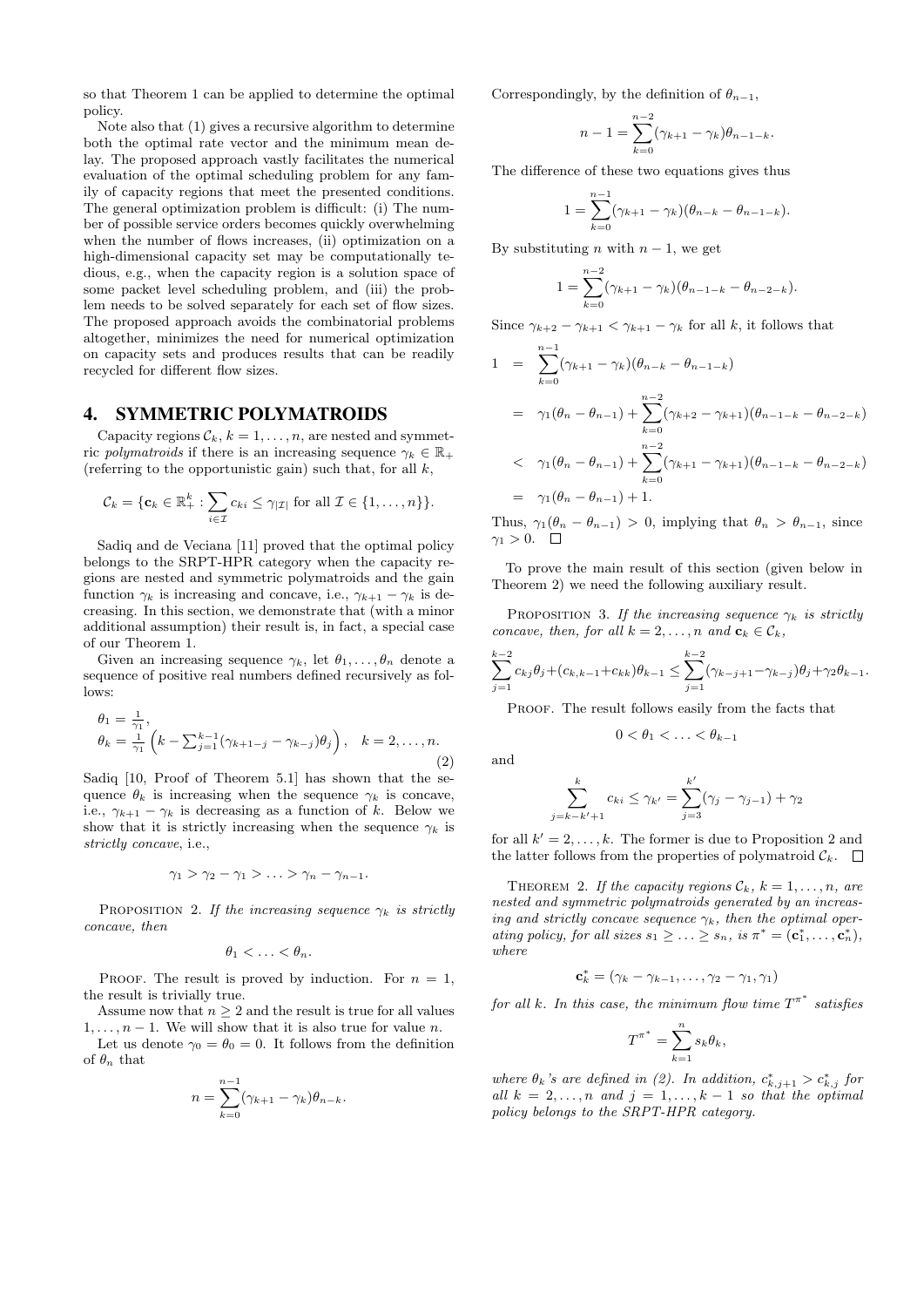PROOF. By Theorem 1 and Proposition 2, it is sufficient to prove that, for all *k*,

$$
\theta_k = \min_{\mathbf{c}_k \in \mathcal{C}_k} g_k(\mathbf{c}_k),
$$

where functions  $g_k$  are defined in  $(1)$ .

The result is proved by induction. For  $k = 1$ , the result is clearly true.

Assume now that  $k \geq 2$  and the result is true for all values 1*, . . . , k −* 1. We will show that it is also true for value *k*.

$$
\theta_k - \theta_{k-1} = \frac{1}{\gamma_1} \left( k - \sum_{j=1}^{k-2} (\gamma_{k-j+1} - \gamma_{k-j}) \theta_j - \gamma_2 \theta_{k-1} \right) > 0
$$

by Proposition 2. In addition, by the induction assumption, for any  $j = 1, \ldots, k - 1$ ,

$$
\theta_j = \min_{\mathbf{c}_j \in C_j} g_j(\mathbf{c}_j) = G_j^*.
$$

Thus, for any  $\mathbf{c}_k \in \mathcal{C}_k$ ,

Note first that

$$
g_k(c_k) - g_k(c_k^*)
$$
  
=  $\frac{1}{c_{kk}} \left( k - \sum_{j=1}^{k-1} c_{kj} \theta_j \right)$   
 $-\frac{1}{\gamma_1} \left( k - \sum_{j=1}^{k-1} (\gamma_{k-j+1} - \gamma_{k-j}) \theta_j \right)$   
=  $\frac{1}{c_{kk}} \left( k - \sum_{j=1}^{k-2} c_{kj} \theta_j - (c_{k,k-1} + c_{kk}) \theta_{k-1} \right)$   
 $-\frac{1}{\gamma_1} \left( k - \sum_{j=1}^{k-2} (\gamma_{k-j+1} - \gamma_{k-j}) \theta_j - \gamma_2 \theta_{k-1} \right)$   
 $\geq \frac{1}{c_{kk}} \left( k - \sum_{j=1}^{k-2} (\gamma_{k-j+1} - \gamma_{k-j}) \theta_j - \gamma_2 \theta_{k-1} \right)$   
 $-\frac{1}{\gamma_1} \left( k - \sum_{j=1}^{k-2} (\gamma_{k-j+1} - \gamma_{k-j}) \theta_j - \gamma_2 \theta_{k-1} \right)$   
=  $\left( \frac{1}{c_{kk}} - \frac{1}{\gamma_1} \right) \gamma_1 (\theta_k - \theta_{k-1}) \geq 0,$ 

where the inequality is justified by Proposition 3.  $\Box$ 

Note that the result given above is valid even for more general capacity regions, which include the operating points  $\mathbf{c}_k^* = (\gamma_k - \gamma_{k-1}, \dots, \gamma_2 - \gamma_1, \gamma_1)$  and which are subsets of the corresponding polymatroids. Note also that such capacity regions are not required to be symmetric.

As already shown in [11], symmetric polymatroids can be utilized to determine a lower bound (i.e., an *optimistic estimate*) for the flow time whenever the original capacity regions are compact, convex and symmetric, cf. Figure 1 in Section 6.

## 5. SYMMETRIC OPS-LIMITED POLYTOPES

Capacity regions  $\mathcal{C}_k$ ,  $k = 1, \ldots, n$ , are nested and symmetric *OPS-limited polytopes* if there is an increasing sequence  $\gamma_k \in \mathbb{R}_+$  (referring to the opportunistic gain) such that,  $\mathcal{C}_k$ 

is the covex hull of the points  $\mathcal{V}_k \subset \mathbb{R}_+^k$  for all *k*, where

$$
\mathcal{V}_k = \bigcup_{j=0}^k \mathcal{V}_{kj}
$$

and  $V_{kj}$  consists of all permutations of the rate vector

 $(0, \ldots, 0, \frac{\gamma_j}{j})$  $\frac{\gamma_j}{j}, \ldots, \frac{\gamma_j}{j}$  $\frac{jj}{j})$ 

with  $j$  non-zero elements. Note that these permutations correspond to rate vectors for the OPS policy when applied to *j* jobs (out of *k*). It follows that

$$
\mathcal{C}_k = \{\sum_{i=1}^{|\mathcal{V}_k|} \alpha_i \mathbf{v}_{ki} : \mathbf{v}_{ki} \in \mathcal{V}_k, \alpha_i \geq 0, \sum_{i=1}^{|\mathcal{V}_k|} \alpha_i = 1\}.
$$

It is also easy to see that  $|\mathcal{V}_k| = 2^k$  and  $|\mathcal{V}_{kj}| = \frac{k!}{j!(k-j)!}$ .

Given an increasing sequence  $\gamma_k$ , let  $\eta_1, \ldots, \eta_n$  denote a sequence of positive real numbers defined recursively as follows:

$$
\eta_1 = \frac{1}{\gamma_1},
$$
  
\n
$$
\eta_k = \min_{j \in \{1, ..., k\}} \left( \frac{jk}{\gamma_j} - \sum_{i=k+1-j}^{k-1} \eta_i \right), \quad k = 2, ..., n.
$$
\n(3)

PROPOSITION 4. *If the increasing sequence*  $\gamma_k$  *is such that*  $\eta_1 < \ldots < \eta_n$ 

then, for all 
$$
k = 1, ..., n
$$
 and  $\mathbf{v}_k = (v_{k1}, ..., v_{kk}) \in \mathcal{V}_k$ ,

∑*k j*=1  $v_{kj}\eta_j \leq k$ .

PROOF. For  $\mathbf{v}_k = (0, \ldots, 0) \in \mathcal{V}_k$  the result is trivially true. Let then  $\mathbf{v}_k \in \mathcal{V}_k$  such that

$$
\mathbf{v}_k = (0, \ldots, 0, \frac{\gamma_j}{j}, \ldots, \frac{\gamma_j}{j})
$$

with  $j \in \{1, \ldots, k\}$  non-zero elements. It follows from (3) that

$$
\eta_k \le \left(\frac{jk}{\gamma_j} - \sum_{i=k+1-j}^{k-1} \eta_i\right),\,
$$

which is equivalent with

$$
\sum_{j=1}^k v_{kj} \eta_j \leq k.
$$

Consider then any permutation  $\tilde{\mathbf{v}}_k = (\tilde{v}_{k1}, \dots, \tilde{v}_{kk})$  of  $\mathbf{v}_k$ . The assumption

$$
\eta_1<\ldots<\eta_n
$$

implies that

$$
\sum_{j=1}^k \tilde{v}_{kj} \eta_j \le \sum_{j=1}^k v_{kj} \eta_j \le k,
$$

which completes the proof.  $\square$ 

THEOREM 3. If the capacity regions  $\mathcal{C}_k$ ,  $k = 1, \ldots, n$ , are *nested and symmetric OPS-limited polytopes generated by an increasing sequence γ<sup>k</sup> such that*

$$
\eta_1<\ldots<\eta_n,
$$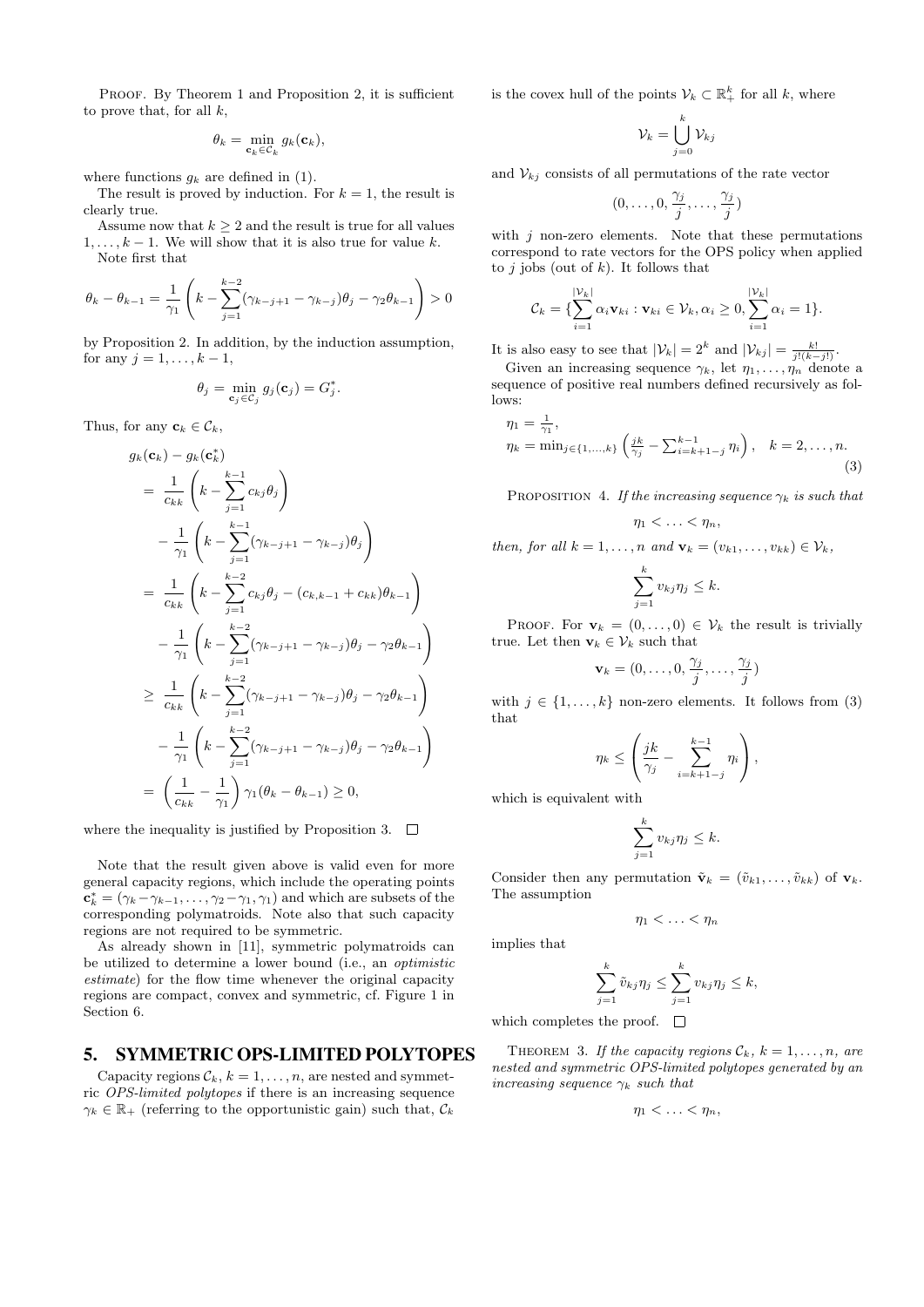*then the optimal operating policy, for all sizes*  $s_1 \geq \ldots \geq s_n$ , *is the SRPT-OPS policy*  $\pi^* = (\mathbf{c}_1^*, \dots, \mathbf{c}_n^*)$ *, where, for all k,* 

$$
\mathbf{c}^*_k = (0, \dots, 0, \frac{\gamma_{j^*_k}}{j^*_k}, \dots, \frac{\gamma_{j^*_k}}{j^*_k})
$$

*with*  $j_k^*$  *non-zero elements, where*  $j_k^*$  *is the optimal index in (3). In this case, the minimum flow time*  $T^{\pi^*}$  satisfies

$$
T^{\pi^*} = \sum_{k=1}^n s_k \eta_k.
$$

PROOF. By Theorem 1, it is sufficient to prove that, for all *k*,

$$
\eta_k = \min_{\mathbf{c}_k \in \mathcal{C}_k} g_k(\mathbf{c}_k),
$$

where functions  $q_k$  are defined in (1).

The result is proved by induction. For  $k = 1$ , the result is clearly true.

Assume now that  $k \geq 2$  and the result is true for all values 1*, . . . , k −* 1. We will show that it is also true for value *k*.

Let  $\mathbf{c}_k = (c_{k1}, \ldots, c_{kk}) \in C_k$ . There are  $\alpha_i \geq 0$  such that

$$
\sum_{i=1}^{|\mathcal{V}_k|} \alpha_i = 1 \quad \text{and} \quad \mathbf{c}_k = \sum_{i=1}^{|\mathcal{V}_k|} \alpha_i \mathbf{v}_{ki},
$$

where  $\mathbf{v}_{ki} = (v_{ki1}, \dots, v_{kik}) \in \mathcal{V}_k$ . By Proposition 4,

$$
\sum_{j=1}^{k} c_{kj} \eta_j = \sum_{j=1}^{k} \sum_{i=1}^{|\mathcal{V}_k|} \alpha_i v_{kij} \eta_j = \sum_{i=1}^{|\mathcal{V}_k|} \alpha_i \sum_{j=1}^{k} v_{kij} \eta_j \leq k,
$$

implying, by the induction assumption, that

$$
g_k(c_k) = \frac{1}{c_{kk}} \left( k - \sum_{j=1}^{k-1} c_{kj} G_j^* \right) = \frac{1}{c_{kk}} \left( k - \sum_{j=1}^{k-1} c_{kj} \eta_j \right) \ge \eta_k.
$$

On the other hand, by (3),

$$
\sum_{j=1}^{k} c_{kj}^* \eta_j = \frac{\gamma_{j^*(k)}}{j^*(k)} \sum_{j=k+1-j^*(k)}^k \eta_j = k,
$$

implying that

$$
g_k(\mathbf{c}_k^*) = \frac{1}{c_{kk}^*} \left( k - \sum_{j=1}^{k-1} c_{kj}^* G_j^* \right) = \frac{1}{c_{kk}^*} \left( k - \sum_{j=1}^{k-1} c_{kj}^* \eta_j \right) = \eta_k,
$$

which completes the proof.  $\square$ 

In fact, the result given above is valid for more general capacity regions  $\mathcal{C}_k$  that include the points in  $\mathcal{V}_k$  and that are bounded by the corresponding polytopes  $\mathcal{T}_k$ , i.e.,  $\mathcal{V}_k \subset$  $C_k \subset \mathcal{T}_k$ . Note that such capacity regions are not required to be symmetric.

It is also important to observe that symmetric OPS-limited polytopes can easily be utilized to determine an upper bound (i.e., a *conservative estimate*) for the flow time whenever the original capacity regions are compact, convex and symmetric, cf. Figure 1 in Section 6.

An interesting open question is to determine sufficient conditions for the increasing sequence  $\gamma_k$  such that

$$
\eta_1<\ldots<\eta_n.
$$

We believe that the concavity of the sequence  $\gamma_k$  would be such a condition, but, until now, we have managed to prove the claim only for  $n = 2$  and  $n = 3$ .

Next we show that it is possible to find a nested family of symmetric OPS-limited polytopes  $\mathcal{T}_k$  guaranteeing that the optimality of the ordinary SRPT discipline (serving always just the shortest job with fixed rate  $\gamma_1$ ) whenever the (original) capacity regions  $\mathcal{C}_k$  are bounded by the corresponding polytopes  $\mathcal{T}_k$ . Note again that such capacity regions are not required to be symmetric.

Theorem 4. *Consider a sequence of compact capacity regions*  $C_k \subset \mathbb{R}_+^k$ ,  $k = 1, \ldots, n$ *. Denote* 

$$
\gamma_1 = \max\{c \in C_1\}.
$$

Let  $\mathcal{T}_k$ ,  $k = 1, \ldots, n$ , denote the symmetric OPS-limited *polytopes generated by the increasing sequence*  $\gamma_k$  *defined by* 

$$
\gamma_k = \frac{2n}{2n+1-k} \, \gamma_1.
$$

 $If (0, \ldots, 0, \gamma_1) \in C_k$  *and*  $C_k \subset T_k$  *for all k, then the optimal operating policy, for all sizes*  $s_1 \geq \ldots \geq s_n$ *, is the SRPT policy*  $\pi^* = (\mathbf{c}_1^*, \dots, \mathbf{c}_n^*)$ *, where, for all k,* 

$$
\mathbf{c}_k^* = (0,\ldots,0,\gamma_1).
$$

*In this case, the minimum flow time*  $T^{\pi^*}$  *satisfies* 

$$
T^{\pi^*} = \frac{1}{\gamma_1} \sum_{k=1}^n k s_k.
$$

PROOF. 1<sup>°</sup> Assume first that  $C_k = T_k$  for all *k*. By Theorem 3, it is sufficient to prove that, for all *k*,

$$
\eta_k = \frac{k}{\gamma_1} = \min_{j \in \{1, ..., k\}} \left( \frac{jk}{\gamma_j} - \sum_{i=k+1-j}^{k-1} \eta_i \right).
$$

Note that in this case, we certainly have

$$
\eta_1<\ldots<\eta_n.
$$

The result is proved by induction in  $k = 1, \ldots, n$ . For  $k =$ 1, the result is trivially true since  $\eta_1 = 1/\gamma_1$  by definition.

Assume now that  $k \geq 2$  and the result is true for  $j =$ 1, ...,  $k − 1$ . We will show that the result is valid for  $j = k$ . Since  $k \leq n$  and  $2x/(2x+1-j)$  is a decreasing function

of *x* for  $j > 1$ , we have, for all  $j \in \{2, ..., k\}$ ,

$$
\frac{\gamma_j}{\gamma_1} = \frac{2n}{2n+1-j} \le \frac{2k}{2k+1-j}.
$$
 (4)

On the other hand, by (3),  $\eta_k = k/\gamma_1$  if

$$
\frac{k}{\gamma_1} \le \frac{jk}{\gamma_j} - \sum_{i=k+1-j}^{k-1} \eta_i.
$$

By applying the induction assumption, the condition reads as

$$
\frac{k}{\gamma_1} \leq \frac{jk}{\gamma_j} - \frac{1}{\gamma_1} \left( (k+1-j) + \ldots + (k-1) \right),
$$

which is easily seen to be equivalent with condition

$$
\frac{\gamma_j}{\gamma_1} \le \frac{2k}{2k+1-j},
$$

which is satisfied by (4). Thus,  $\eta_k = k/\gamma_1$ .

<sup>2</sup> Assume now that  $(0, \ldots, 0, \gamma_1) \in C_k \subset \mathcal{T}_k$  for all  $k =$ 1, ..., *n*. Since  $\mathbf{c}_k^* = (0, \ldots, 0, \gamma_1)$  is the optimal operating point in  $\mathcal{T}_k$  and  $\mathbf{c}_k^* \in \mathcal{C}_k \subset \mathcal{T}_k$  for all  $k$ , it must be the optimal operating point in  $\mathcal{C}_k$ , as well.  $\Box$ 

Note that if  $\mathcal{C}_n \not\subset \mathcal{T}_n$ , then applying the ordinary SRPT discipline is no longer optimal.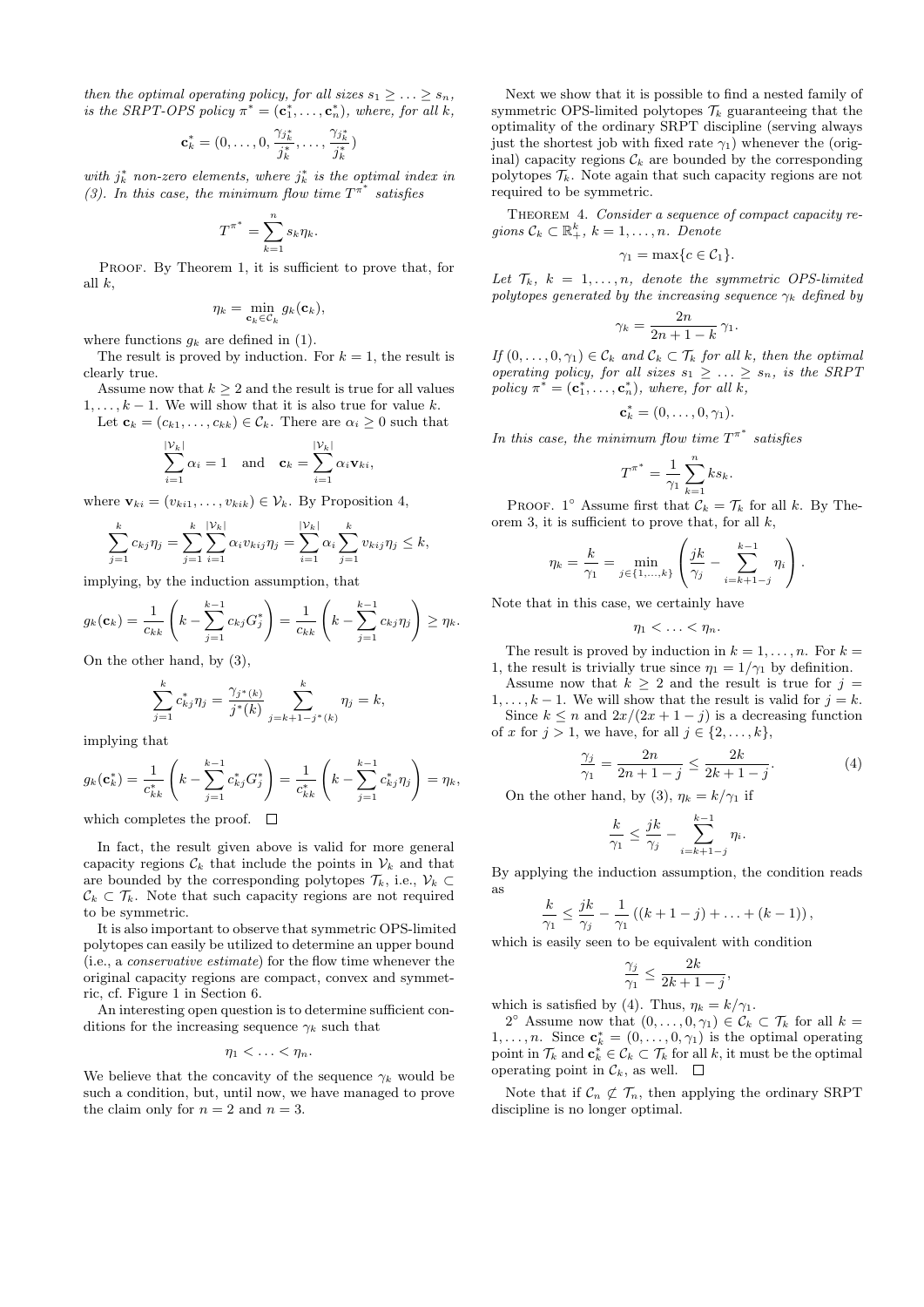# 6. EXAMPLES AND NUMERICAL RESULTS

In this section we study a particular parametric family of capacity regions  $\mathcal{C}_k$ , for which the optimal rate vector and the minimum delay have explicit expressions. The minimum delay is compared against the results given by bounding the capacity region either by the tightest polymatroid (lower bound for the mean delay) or OPS-limited polytope (upper bound for the mean delay).

#### 6.1 Optimum solutions

Let  $\alpha > 1$ , and consider the symmetric capacity regions  $\mathcal{C}_k$  defined as follows:

$$
\mathcal{C}_k = \{ \mathbf{c} \in \mathbb{R}_+^k : \sum_{j=1}^k c_j^{\alpha} \le 1 \}.
$$

In the special case when  $\alpha = 2$ , the above regions represent the *k*-dimensional balls (sphere), and thus we refer to the above regions as  $\alpha$ -*balls*, for short. The  $\alpha$ -ball serves as a suitable example of a capacity region where the degree of scheduling gain can be easily parameterized between the extreme cases of a linear capacity region  $(\alpha = 1)$  and a hypercube  $(\alpha \to \infty)$ .

To obtain the minimum delay  $T^{\pi^*}$  under the *α*-ball capacity region for *n* jobs, the optimizing values  $G_k^*$ ,  $k = 1, \ldots, n$ , need to be determined recursively by applying (1). Thus, at each stage *k* the following optimization problem is solved to determine the optimal rate vector  $\mathbf{c}^* = (c_1^*, \dots, c_k^*) \in C_k$ and the associated  $G_k^*$ ,

$$
G_k^* = \min_{\mathbf{c}} g_k(\mathbf{c}) = \frac{1}{c_k} \left( k - \sum_{j=1}^{k-1} c_j G_j^* \right)
$$
  
s.t.  $\sum_{j=1}^k c_j^{\alpha} \le 1$ .

Recall that the optimizing values  $G_1^*, \ldots, G_{k-1}^*$  are fixed constants that were determined already in the earlier stages. The above nonlinear optimization problem can be solved explicitly by an appropriate geometrical interpretation of the problem.

Let us denote  $x = G_k^*$ . The function  $g(\mathbf{c}) = x$  represents a hyperplane with respect to **c**,

$$
xc_k + \sum_{j=1}^{k-1} c_j G_j^* = k.
$$
 (5)

The solution to the optimization problem is given by determining the value of the unknown constant *x* such that the hyperplane  $g(c) = x$  touches the boundary of the capacity region  $\mathcal{C}_k$  given by

$$
\sum_{j=1}^{k} c_j^{\alpha} = 1.
$$
 (6)

This means that at the optimal rate vector  $\mathbf{c} = \mathbf{c}^*$ , the outer normal vectors to the capacity boundary (6) and the hyperplane  $(5)$  must be equal up to a constant  $\gamma$ , which gives us componentwise the following equations,

$$
y c_j^{\alpha - 1} = G_j^*, \quad j = 1, \dots, k - 1, \n y c_k^{\alpha - 1} = x.
$$
\n(7)

Thus, we have  $k+2$  unknowns and  $k+2$  equations, i.e., (5), (6) and (7). The solution for  $G_k^*$ , i.e., *x*, is readily obtained

in recursive form

$$
G_k^{\ast \frac{\alpha}{\alpha-1}} = \left( k^{\frac{\alpha}{\alpha-1}} - \sum_{j=1}^{k-1} G_j^{\ast \frac{\alpha}{\alpha-1}} \right).
$$

The above recursive formula can be solved by reapplying the recursion to the  $(k-1)$ th term on the right hand side which finally gives

$$
G_k^* = \left(k^{\frac{\alpha}{\alpha - 1}} - (k - 1)^{\frac{\alpha}{\alpha - 1}}\right)^{\frac{\alpha - 1}{\alpha}}.\tag{8}
$$

The associated optimal rate vector  $\mathbf{c}^* = (c_1^*, \ldots, c_k^*)$  as given by (7) satisfies, for all  $j = 1, \ldots, k$ ,

$$
c_j^* = k^{\frac{-1}{\alpha - 1}} \left( j^{\frac{\alpha}{\alpha - 1}} - (j - 1)^{\frac{\alpha}{\alpha - 1}} \right)^{\frac{1}{\alpha}},
$$

and the minimum flow time  $T^{\pi^*}$  for *n* jobs of sizes  $s_1 \geq$  $\ldots \geq s_n$  is given by

$$
T^{\pi^*} = \sum_{k=1}^n s_k \left( k^{\frac{\alpha}{\alpha-1}} - (k-1)^{\frac{\alpha}{\alpha-1}} \right)^{\frac{\alpha-1}{\alpha}}.
$$

For the polymatroid and the polytope bounds, the opportunistic gain  $\gamma_k$  is needed. The gain function corresponds in the capacity region to the point where the sum of the rates is maximized, i.e., one needs to solve

$$
\gamma_k = \max_{\mathbf{c}} c_1 + \dots + c_k
$$
  
s.t. 
$$
\sum_{j=1}^k c_j^{\alpha} = 1.
$$
 (9)

Due to the symmetry of the capacity region, the optimal solution to (9) is clearly found to be  $c_j = k^{-1/\alpha}$  for all  $j = 1, \ldots, k$ , so that the gain function is

$$
\gamma_k = k^{\frac{\alpha - 1}{\alpha}}.
$$

Note that the sequence  $\gamma_k$ ,  $k = 1, \ldots, n$ , is easily verified to be increasing and concave.

#### 6.2 Numerical results

Next we give some numerical results on the delay performance in the  $\alpha$ -ball capacity regions. We study the SRPT-HPR-type optimal policy in the actual  $\alpha$ -ball capacity region and compare it against the lower bound given by the SRPT-HPR-type optimal policy in the tightest polymatroid capacity regions (covering the  $\alpha$ -balls) and the upper bound given by the optimal SRPT-OPS policy in the tightest OPSlimited polytope capacity regions (inside the  $\alpha$ -balls). These capacity regions are illustrated in Figure 1 for  $n = 2$  and  $\alpha = 2$ , where the solid line represents the actual capacity region. The polymatroid capacity region is the outer bounding dashed line (i.e., capacity region is larger than original and hence it gives a lower bound for delay) and the inner bounding dashed line corresponds to the OPS-limited polytope capacity region (i.e., capacity region is smaller and hence it gives an upper bound on the delay). In the figure, we have also indicated (i) the rate vector  $(c_1^*, c_2^*) = (\frac{1}{2}, \frac{\sqrt{3}}{2})$ associated with the optimal policy in the  $\alpha$ -ball, (ii) the rate associated with the optimal policy in the  $\alpha$ -ball, (ii) the rate<br>vector  $(\gamma_2 - \gamma_1, \gamma_1) = (\sqrt{2} - 1, 1)$  associated with the optimal policy in the polymatroid capacity region, and (iii) the *√ √* rate vector  $(\frac{\gamma_2}{2}, \frac{\gamma_2}{2}) = (\frac{\sqrt{2}}{2}, \frac{\sqrt{2}}{2})$  associated with the optimal policy in the OPS-limited polytope capacity region.

Note that the optimal policy in the OPS-limited polytope capacity region, i.e., SRPT-OPS, considered in Section 5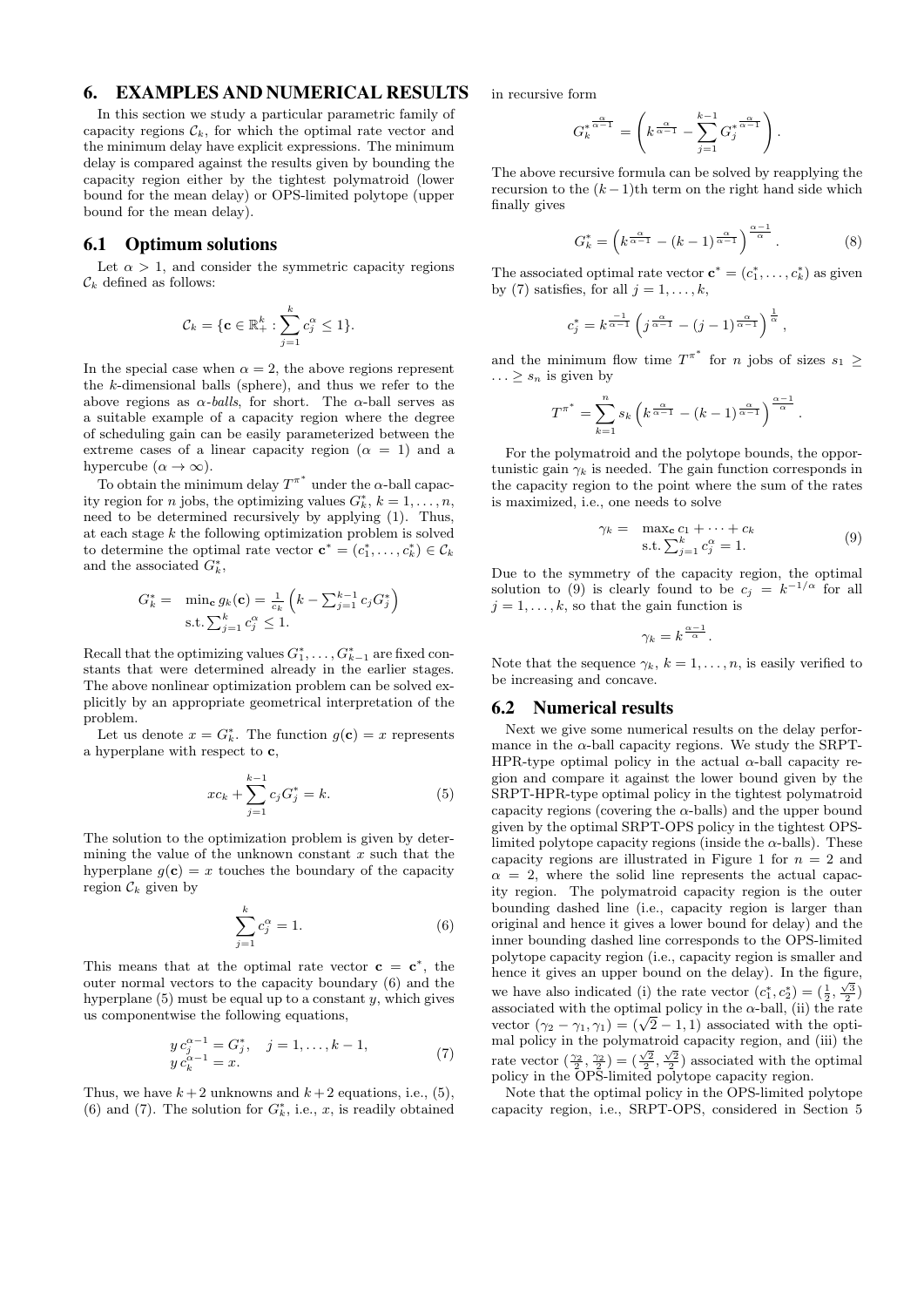

**Figure 1:** The capacity regions for  $n = 2$  jobs with *α* = 2**. The actual** *α***-ball capacity region is shown with solid line and the polymatroid and the OPSlimited polytope capacity regions are the outer and inner bounding dashed lines, respectively.**

represents the size-based optimal policy when the opportunistic scheduler is only able to achieve the gain given by the PF scheduler. For this optimality, it was required that the sequence  $\eta_k$  is strictly increasing. This is verified in Figure 2 for the  $\alpha$ -ball capacity region, which depicts the difference  $\eta_k - \eta_{k-1}$  as a function of the number of jobs *k* for  $\alpha = 2$  (upper panel) and  $\alpha = 1.2$  (lower panel). The reason for the somewhat irregular behavior is the minimum operation required in solving (3), which makes it also difficult to analytically prove the increasing property. However, numerically we can observe that the differences remain positive (i.e., the sequence is increasing) and the figure also suggests that the differences will remain positive for any value of *k*.

To study the performance of the different policies, we consider the mean delay per job as a function of the number of jobs in the system. We simulated the system with random initial sizes of the jobs taken from an exponential distribution with unit mean, and the results were obtained as an average over  $10^5$  such realizations. Note that in the simulations there are no new arrivals and thus the only randomness comes from the random initial sizes. In the results, we additionally show the mean delay of the OPS policy representing a practical point of reference, which corresponds to the sizeoblivious fair policy that serves, given *n* jobs in the system, all jobs in parallel at rate  $\gamma_n/n$ .

The results are given in Figure 3, where the upper panel corresponds to the case with  $\alpha = 2$  and the lower panel to the case with  $\alpha = 1.2$ . The curves in each figure from bottom up correspond to (i) the polymatroid lower bound, (ii) the minimum mean delay in the  $\alpha$ -ball capacity regions, (iii) the polytope upper bound, and (iv) the mean delay for the OPS policy. We can observe that the polymatroid lower bound becomes more loose for smaller values of *α*, while the polytope upper bound remains quite accurate and seems to give a good approximation to the actual optimum delay. Also, at small values of  $\alpha$  there is less scheduling gain and OPS gives significantly poorer performance than the size-based optimum policy.

Finally, we consider the performance of the OPS policy relative to the SRPT-HPR-type optimal policy in the *α*balls. Similarly as before, each simulation consisted of averaging over  $10^5$  realizations of random initial sizes drawn



**Figure 2:** The differences  $\eta_k - \eta_{k-1}$  in OPS-limited **polytopes as a function of number of jobs for**  $\alpha$  = 2 **(upper panel)** and  $\alpha = 1.2$  **(lower panel)** remain **positive, i.e., the**  $\eta_k$  are an increasing sequence.



**Figure 3: The mean delay as a function of number of** jobs for  $\alpha = 2$  (upper panel) and  $\alpha = 1.2$  (lower **panel). The curves from bottom up correspond to the polymatroid lower bound, the minimum mean delay for the** *α***-balls, the polytope upper bound, and the mean delay for OPS.**

from an exponential distribution with unit mean. The results are shown in Figure 4, which gives the mean delay ratio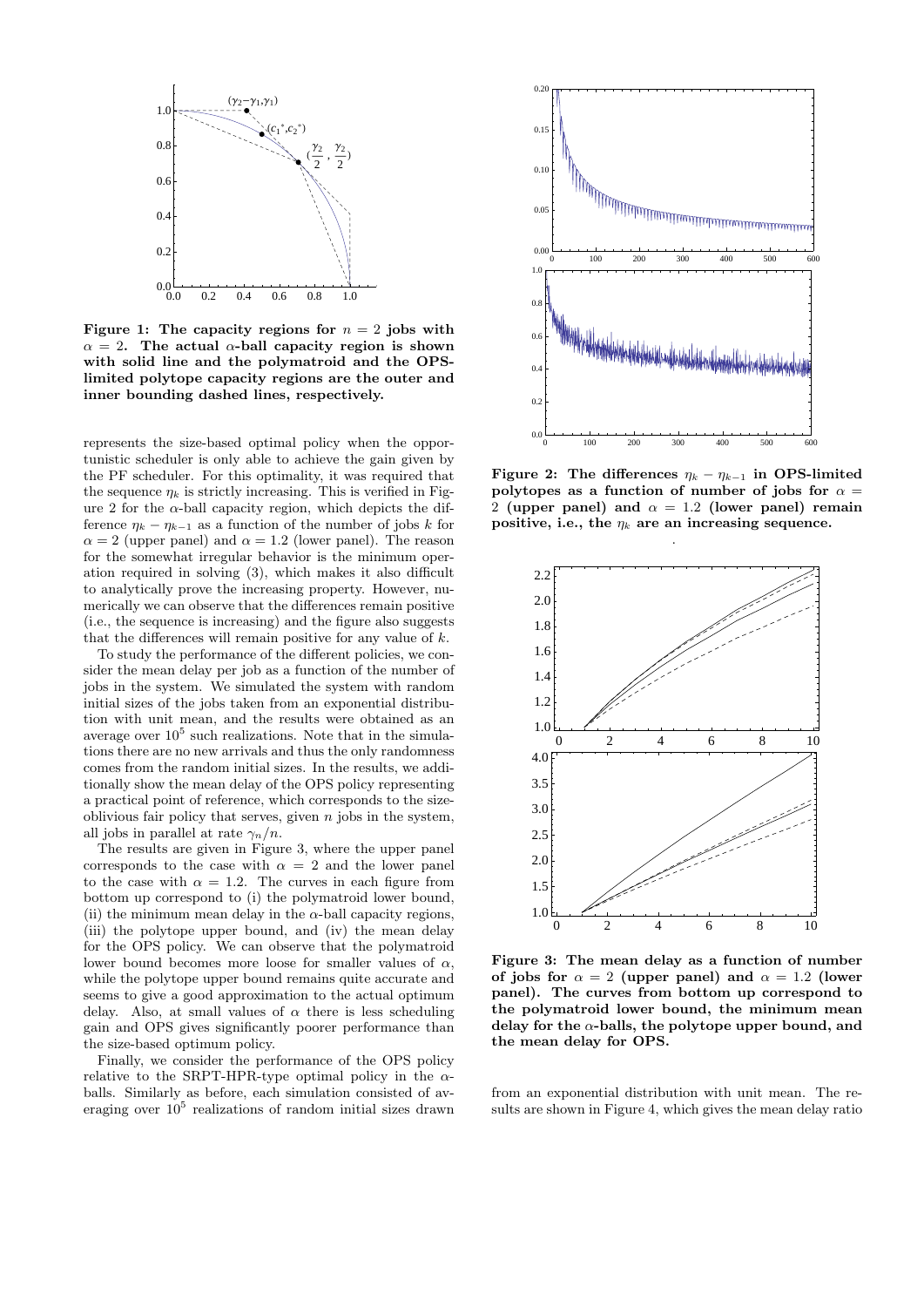

**Figure 4: The mean delay ratio of the OPS policy relative to optimal policy as a function of number of jobs. The curves from bottom up correspond to**  $\alpha = \{2, 1.3, 1.1\}$ , respectively.

of the OPS policy relative to the optimal policy in the *α*balls as a function of the number of jobs. The curves from the bottom up correspond to  $\alpha = \{2, 1.3, 1.1\}$ , respectively. As can be seen, the gain from the optimal policy increases the smaller  $\alpha$  is, e.g., for  $\alpha = 2$  the benefit is only marginal. However, for smaller values of  $\alpha$  the gain can be more than 40%.

# 7. CONCLUSIONS

We have considered the minimization of the mean flowlevel delay in a transient setting for service systems where the service ability can improve as the number of jobs increases. The situation reflects the opportunistic scheduling gain observed, e.g. in modern wireless cellular networks. Our key result is that under the given conditions the SRPT principle is optimal in a sense that the shortest flow is served at the highest rate of the optimal rate vector, the second shortest at the second highest rate etc. Importantly, the optimal rate vector does not depend on the sizes of the flows. We provided a recursive algorithm to determine the optimal rate vector as well as the minimum mean delay. Also upper and lower bounds for the delay were derived by applying the main result to systems with specific polytope capacity regions. The results even allow solving the optimal scheduling problem in closed form for certain special cases and vastly facilitates numerical evaluation in the general case.

We restricted ourselves to the operating policies where the rate vector is kept unchanged until the number of jobs is decreased. However, our results give strong indication that the optimal operating policy would be the same even if we allowed *continuous* control over the rate vector. This kind of generalization might be approached by dynamic programming techniques.

While we used modern wireless cellular systems as an example of systems with opportunistic scheduling gain, where the overall service rate of the system increases with the number of users, there are many more examples as well. A similar phenomenon can be observed, e.g., in peer-to-peer file sharing systems due to the double-role of leechers as being customers and servers at the same time. Or one may consider a multi-server queue with *m* parallel servers and *n* jobs, where the total service capacity is  $\gamma_n = \min\{n, m\}$ . As long as there are free servers, each new job activates a new server increasing thus the whole service capacity of the system. Queueing systems with opportunistic scheduling gain

may briefly be called *scalable queues*.

In the future we plan to study the optimal scheduling problems related to various scalable queues in the dynamic setting. Even for the multi-server queue this is an open problem. It is only known that the SRPT-FM discipline minimizes the mean delay in the transient system starting with a fixed number of jobs but not allowing any (further) arrivals [9].

Another promising research direction is to consider systems where the flow level capacity regions are not explicitly defined but rather result from some adjustable packet level scheduling schemes. Combining the optimization tasks of the flow level and the packet level seems to allow solving optimal scheduling problems even in cases where determining the capacity sets would be otherwise tedious or difficult, especially at higher dimensions. An example of such a system is a weighted PF scheduler.

### Acknowledgement

This research has been partially supported by the AWA (Advances in Wireless Access) project, funded by Ericsson, Nokia-Siemens Networks and TEKES.

#### 8. REFERENCES

- [1] S. Aalto and P. Lassila. Flow-level stability and performance of channel-aware priority-based schedulers. In *Proceedings of 6th Euro-NF conference on Next Generation Internet (NGI 2010)*, pages 1–8, 2010.
- $[2]$  F. Berggren and R. Jäntti. Asymptotically fair transmission scheduling over fading channels. *IEEE Transactions on Wireless Communications*, 3(1):326–336, Jan. 2004.
- [3] T. Bonald. A score-based opportunistic scheduler for fading radio channels. In *Proc. of European Wireless*, pages 283–292, Feb. 2004.
- [4] T. Bonald, S. Borst, N. Hegde, M. Jonckheere, and A. Proutiére. Flow-level performance and capacity of wireless networks with user mobility. *Queueing Systems*, 63:131–164, December 2009.
- [5] S. Borst. User-level performance of channel-aware scheduling algorithms in wireless data networks. *IEEE/ACM Transactions on Networking*, 13(3):636–647, 2005.
- [6] S. Borst and M. Jonckheere. Flow-level stability of channel-aware scheduling algorithms. In *Proc. of WiOpt*, pages 1–6, April 2006.
- [7] M. Hu, J. Zhang, and J. Sadowsky. Traffic aided opportunistic scheduling for wireless networks: algorithms and performance bounds. *Computer Networks*, 46(4):505–518, 2004.
- [8] D. Park, H. Seo, H. Kwon, and B. Lee. Wireless packet scheduling based on the cumulative distribution function of user transmission rates. *IEEE Transactions on Communications*, 53(11):1919–1929, nov 2005.
- [9] M. Pinedo. *Scheduling: Theory, Algorithms and Systems*. Springer, third edition, 2008.
- [10] B. Sadiq. *Balancing SRPT prioritization vs opportunistic gain in wireless systems with flow dynamics*. PhD thesis, University of Texas at Austin, USA, august 2010. PhD Thesis.